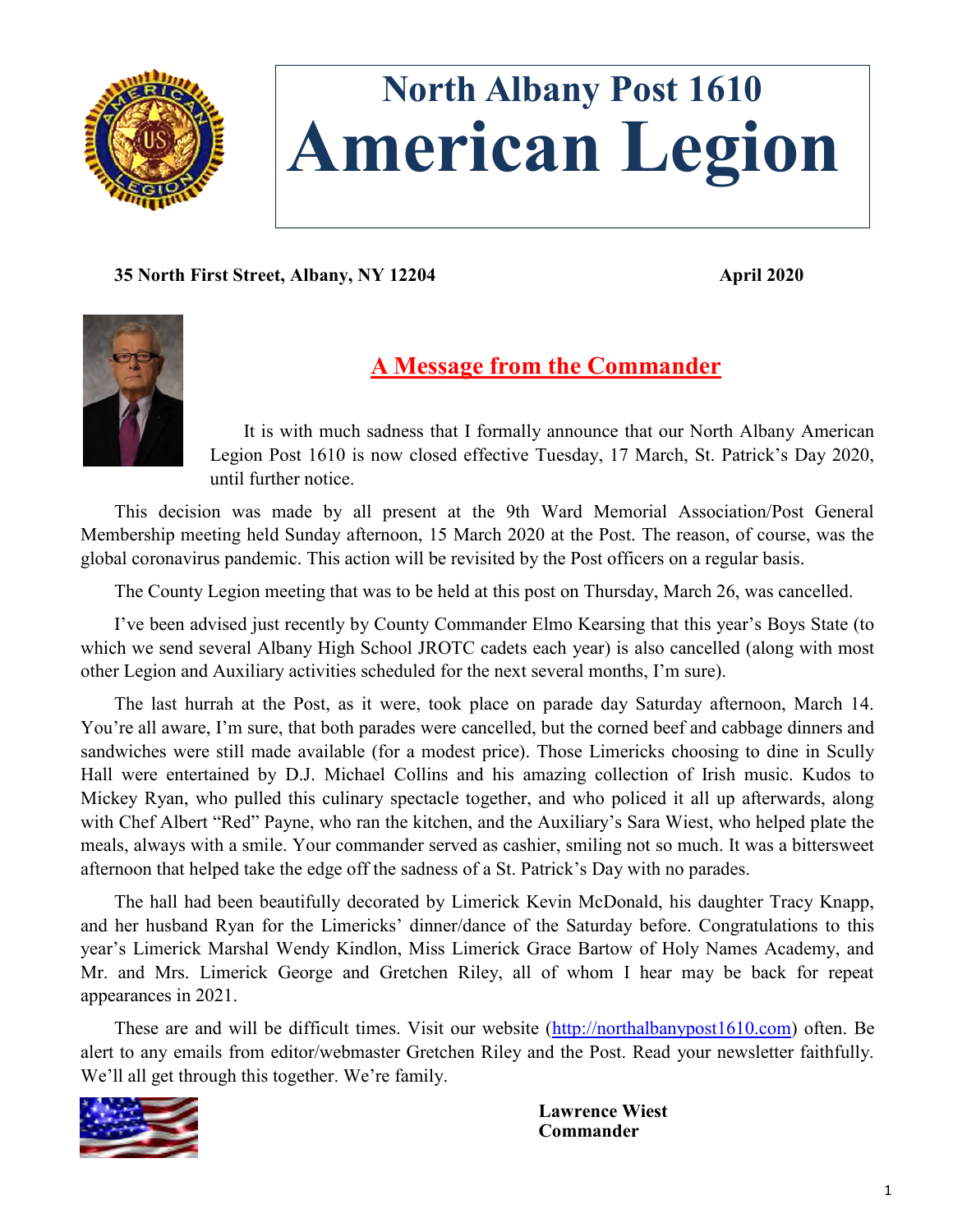#### **Auxiliary News**

Auxiliary members I hope all are well and taking the necessary precautions to stay that way. As you are all aware, the Post is closed until further notice to help in stopping the spread of this pandemic. Hence, all Auxiliary events are also cancelled. Unfortunately, our April meeting and the women's self-defense classes in April are either cancelled or postponed. New dates will be sent out as soon as we have them. The Veteran Walkathon for April 18 in Cook Park has also been cancelled since the Park has cancelled all scheduled events for at least the month of April.

Poppy distribution for May has not been affected as of now, so please consider contacting Dorothy to offer to help. It is only a 2 to 2-1/2 hour commitment each time and you can use a chair if it makes it easier for you. Contact Dorothy via email at [tomdor2000@yahoo.com.](mailto:tomdor2000@yahoo.com)

We have also picked October 17 for our annual Craft/Vendor Fair this year. If you have any family members or friends that are interested in renting a table, have them contact me  $(518-869-8668)$  or judybenner $13@gmail.com$ .

> **Service, Not Self, Judy Benner President**

#### **Some Insight on Sight**



Veterans who have been declared legally blind and are certified by the Commission for the Blind and Visually Handicapped are eligible for an annuity. Call the NYS Div. of

Veterans Affairs at 518-486-3602 for an application form and more details. You will have to provide dates of military service, certificate of discharge, the number of the Certification of blindness, proof of residency, and the name and address of the physician providing evidence of the veteran's loss of sight.

#### **Poppy Distribution**

During the month of May, poppies are distributed by Auxiliary members. Donations raised by distributing the poppies is the Auxiliary's main source for money to help the veterans. There is a need for more volunteers for this task.

Poppies are distributed at: Price Chopper in Loudonville, Latham, and Watervliet; The Christmas Tree Store and Boscov's at Colonie Center. Hours at these locations are: 10 a.m. to 12:30 p.m., 12:30 to 3 p.m., and 3 to 5 p.m. The dates are: May 2, 8, 9, 14, 15, 16, and 20. On May 27, at Boscov's the hours are 3 to 8 p.m. For more information, contact Dorothy Curran via email ([tomdor2000@yahoo.com\)](mailto:tomdor2000@yahoo.com) or at 518-248-3920. Dorothy will be glad to go over the locations and times open on any of the dates. Please consider helping the veterans by volunteering to distribute poppies. Many hands make for light work.

#### **25 Week Club**

The next round of the 25 Week Club has begun. While the Post is closed due to the COVID-19 pandemic, you are still able to participate. Simply mail your check for \$25 made payable to: North Albany Post 1610, (35 North First Street, Albany, NY 12204). Or, use the mail slot at the Post to drop off payment in a sealed envelope with your contact information.

You can also contact Kim via email: [kluvy14@aol.com.](mailto:kluvy14@aol.com) Even if you participated last time, you will still need to sign up for this round.

The first drawing for the 25 Week Club while scheduled to be held on Thursday, April 2, may be subject to change due to the Post being closed. Details are being worked out. Stay tuned for more information.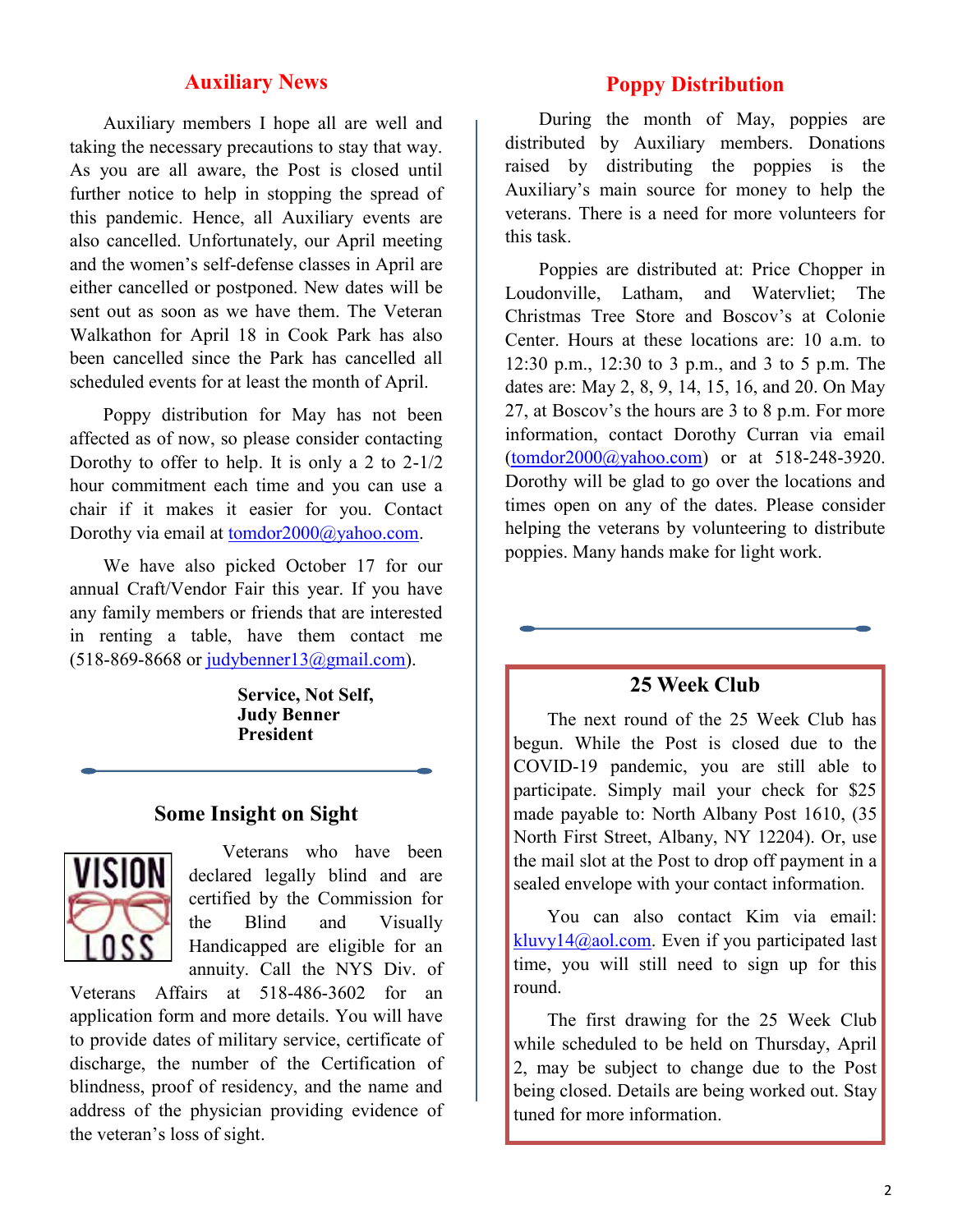### **Chaplain's News**

#### **Deceased**:

George Ryan, Legionnaire – February 20, 2020.

If you know of anyone who is sick or has passed, please contact our Chaplains Charles Lossi at 518-438-6336 or JoAnn DeLisle at 518-426-8463 or [jodee4444@hotmail.com](mailto:jodee4444@hotmail.com) or newsletter editor Gretchen Riley via [ghodges220@yahoo.com](mailto:ghodges220@yahoo.com)

or at 518-526-8753.



# **WE NEED YOUR HELP**

Your Commander is in desperate need of a Membership Chair.

We are also looking for a

House Chairman for the Post. If interested in either of these positions, please contact Larry Wiest, our Post Commander at 518- 434-6438.

The Post is still on the hunt for bartenders. If interested, please call Bar Chair Mick Ryan at 518-522-3486. Legionnaires, Auxiliary and SONs are all eligible to bartend. On-the-job training provided!

#### **Post Officers Needed**

As noted above, the following vacancies need filing:

- ► 1st Vice Commander Aide to, and understudy for, the Commander
- $\blacktriangleright$  Adjutant Needs to be a daily presence at the Post, answer the phone, monitor the email account, take the minutes at monthly meetings, prepare agendas for monthly meetings, and attend monthly County meetings.
- ► Boys State Coordinator/Chair
- ► House Chair

#### **Job Description for House Chair duties**:

- Keep books
- Supervise dinners for visitations and county meetings
- Take reservations for non-post parties
- Accept payment from non-post members who rent the hall or pavilion
- Complete hall rental agreements (\$400.00)
- Develop an occasional menu, e.g., scalloped potatoes and ham
- Assist with parties, e.g., warm plates for bring-your-own parties
- Oversee the kitchen, hall, and pavilion
- Set up and breakdown tables and chairs
- Sweep, mop and buff the floor

#### Hours:

- Be a presence at events, e.g., monthly APD Supervisors meetings from 11:00 a.m. until 12 Noon, bi-weekly Albany County luncheons for the elderly
- Compensation: \$250 per month

Respectfully submitted by: **John Sacca Acting Membership Chair**

#### **Notice**

As many of you know, the Post is closed for an indefinite period of time due to COVID-19. When the Post does reopen, be sure to check the website for date and time. Together we will overcome COVID-19 and we will be stronger as a result.

**Be separate, be safe, be calm, be confident**